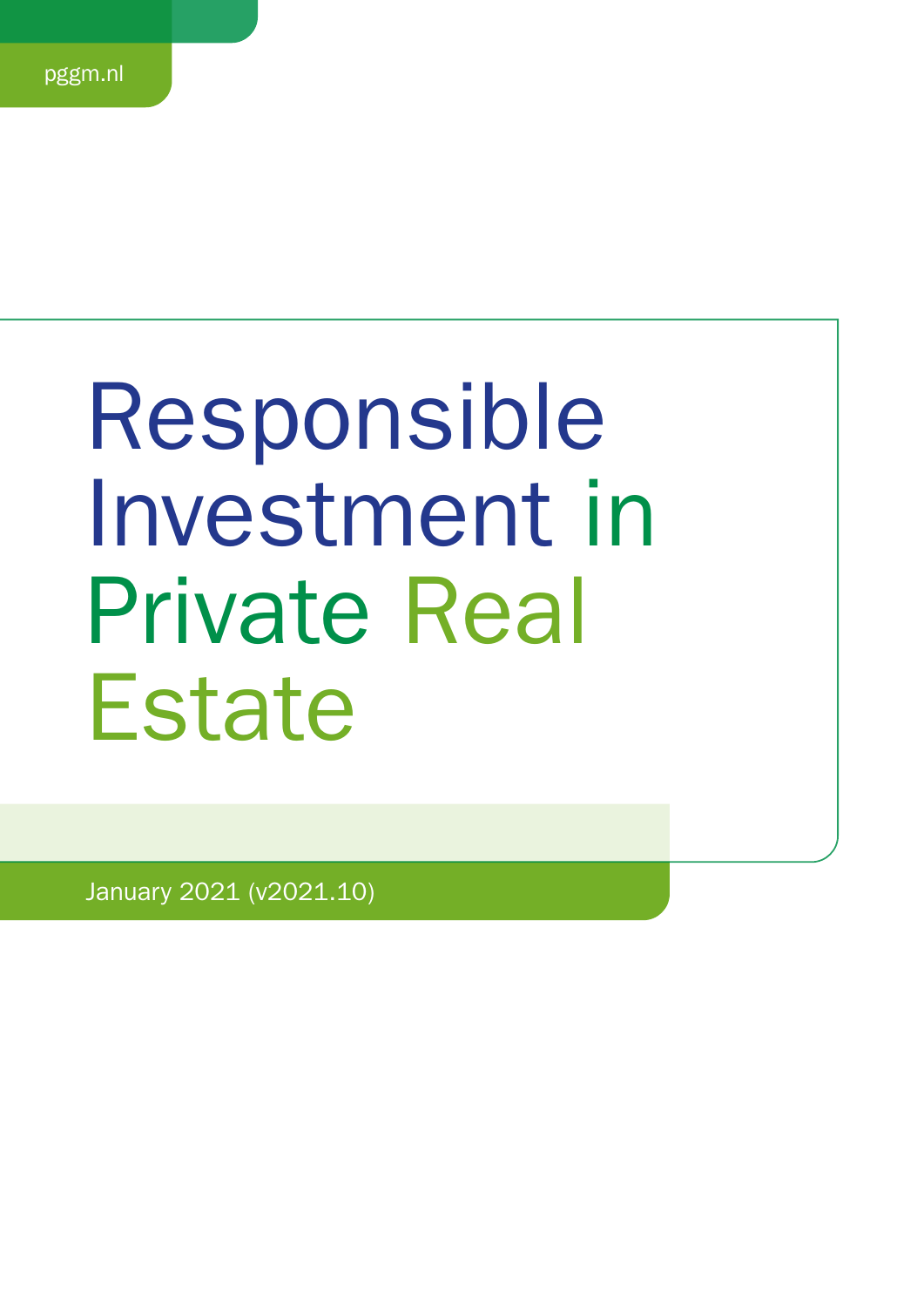# 1. Introduction

As a long-term investor, PGGM Vermogensbeheer B.V. (PGGM Investments, hereinafter PGGM) is committed to investing responsibly. PGGM manages its clients' Private Real Estate investments in order to contribute towards a stable pension for its participants while also taking into consideration its impact on the world. PGGM recognizes that environmental, social, and governance (ESG) factors have a material impact on the financial performance of the portfolio, especially in the longer term. As such, integrating ESG factors into investment analysis and decision-making processes is part of its fiduciary duty.

This guideline addresses PGGM's management of ESG issues with regard to Private Real Estate. The guideline is a further refinement of [PGGM's Responsible Investment](https://www.pggm.nl/media/f4zoxray/responsible-investment-implementation-framework_pggm.pdf) [Framework](https://www.pggm.nl/media/f4zoxray/responsible-investment-implementation-framework_pggm.pdf) and its implementation guidelines and the relevant fund prospectus and ancillary documentation. In addition, the obligations arising from compliance with legislation and regulations apply. The guidelines cover all investments made by Private Real Estate, effective as of 1 January 2021.

# 2. Investment strategy & approach

On behalf of PGGM's clients, the Private Real Estate team aims to build a globally diversified non-listed real estate portfolio in order to deliver a stable high-quality return. The objective is to beat a region-weighted real estate index based on total returns. Investments are mainly made in core products, which invest in rented real estate of good quality, with low financing and a low percentage of project development. Our investment beliefs are the following:

Portfolio companies are analysed and monitored on their strategic and financial merits as well as their ESG performance. The latter is expected to help reduce investment and reputational risks or increase (expected) returns of the portfolio. By having in place a transparent responsible investment guideline for private real estate, as further outlined in this document, and by actively taking into account ESG-related performance in investment decisions, the PRE team believes that it offers a positive contribution that is best practice and in line with the clients' stated objectives.

The PRE team aims to be fully compliant with obligations arising from legislation and regulations. The relevant standards, codes of conduct or (inter)national initiatives or legislation that apply and have an impact on implementation are discussed below. For more detailed information please see [PGGM Investments website.](https://www.pggm.nl/en/our-services/transparency-reports-and-policy-documents/)

# 3. Implementation

## 3.a ESG-integration

PGGM defines ESG integration as systematically taking into account those ESG factors that have a material effect on investment risk and return. Across its entire portfolio PGGM uses the [Materiality Map of the Sustainable](https://www.sasb.org/standards-overview/materiality-map/)  [Accounting Standards Board](https://www.sasb.org/standards-overview/materiality-map/) (SASB) as the framework to identify material ESG factors per sector. Similarly, private real estate takes the SASB Materiality Map into account when analysing ESG risks and opportunities in the investment process.

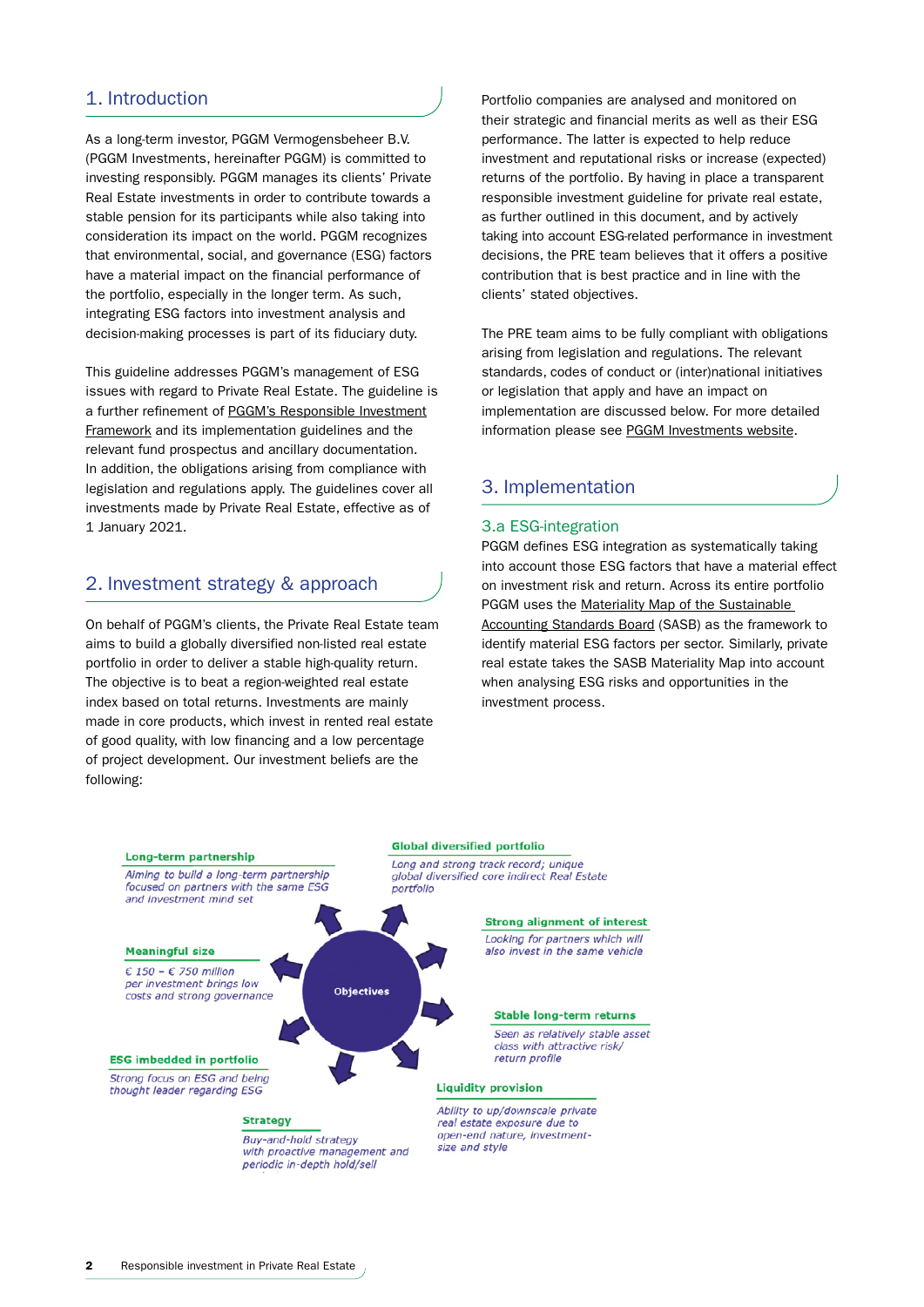ESG risks are defined as risks for the financial returns from material ESG factors. We address ESG factors in our entire investment process:

## Selection phase

We require managers to have a clear vision and policy on ESG factors. ESG is an important part of our due diligence and manager/company selection process. We always include ESG key performance indicators, best practice reporting requirements and participation in relevant benchmarks on ESG in our contracts with managers and partners. Specifically, all our managers are required to participate in the [Global Real Estate](https://gresb.com/)  [Sustainability Benchmark](https://gresb.com/) (GRESB) survey. PGGM is one of the founders of this benchmark. GRESB covers the entire ESG spectrum (environmental, social and governance). When screening (potential) investments for ESG risks, we specifically focus on those that are deemed to be financially material for the real estate sector according to the SASB-framework<sup>1</sup>:

- m. Energy management;
- **Water management;**
- Management of tenant sustainability impacts;
- **D** Climate change adaption.

## Monitoring phase

We monitor our investments on an ongoing basis and we meet with our managers at least once a year. ESG is an important part of our reporting requirements and the periodic review meetings. We use assessment and benchmarking results on ESG as input for management meetings, as these are a good starting point for discussions on ESG issues. Integrating ESG factors into our investment process leads to continuous improvements of the sustainability profile of our real estate portfolio, for example through increased transparency and reduction targets on energy consumption. Thereby leading to a virtuous cycle that limits the exposure of our portfolio to ESG risks. Also in the monitoring phase, we specifically focus on risks that are deemed to be financially material for the real estate sector according to the SASBframework.

Transitional and physical risks deriving from climate change are considered a sub-set of ESG risks and are therefore covered by the ESG integration process of private real estate.

In our view, generating a reliable view on physical climate risk should be part of prudent portfolio management and investment due diligence. A meaningful analysis of the physical climate risk exposure requires precise knowledge of locational attributes of our global real estate portfolio. Therefore, we gathered exact longitude/latitude

information for all buildings in the portfolio. Subsequently, this detailed location information is enriched with climate risk metrics provided by Munich Re based on their natural hazard expertise. These metrics take into account both historic and forward-looking data, as well as various projection years and Representative Concentration Pathway (RCP) scenarios. This enables us to perform efficient exposure analyses on physical climate risk of individual risk locations or even entire portfolios.

With regard to transition risk, we are involved as a partner in the 'Carbon Risk Real Estate Monitor (CRREM)'. The CRREM project is backed by the European Commission and provides decarbonisation pathways globally for countries, sectors and assets in line with the Paris Agreement. These pathways represent the required reduction in GHG-emissions to meet the goals of the Paris Agreement. In addition, we are working on getting information on energy consumption levels of all individual buildings in our global portfolio. This would then enable us to quantify the transition risk for our portfolio.

Although individual incidents cannot be ruled out, PGGM PRE carefully considers, monitors and actively engages its real estate managers to mitigate these risks. Because of constant attention and engagement the risk of declines in portfolio value due to ESG risks is considered modest.

## 3.b Impact

PGGM Private real estate seeks to enhance the positive impact of its investments and to minimize adverse impacts.

#### Positive impact: investing in the SDGs

In 2016 PGGM and APG defined Sustainable Development Investments (SDIs) as "investments that yield market-rate financial returns while generating a positive social and/or environmental impact" (i.e. contribute to the Sustainable Development Goals). In 2020 Australian Super, British Colombia Investment Management Corporation joined APG and PGGM in the [SDI-Asset Owner Platform](https://www.sdi-aop.org/) which owns a taxonomy of products and services (solutions) that contribute to the SDGs. With a set of decision rules the taxonomy forms the basis for the classification of investments as 'SDI'.

PGGM's largest client's ambition is to increase the SDI volume to 20% of the total portfolio by 2025. The effort to measure portfolio companies' real-world impact, however, is currently limited to seven focus SDGs: #2 (zero hunger), #3 (good health and wellbeing), #6 (clean water and sanitation), #7 (affordable and clean energy), #11 (sustainable cities and communities), #12 (responsible consumption and production) and #13 (climate action). To estimate and monitor the impact on these focus SDGs, the indicators suggested by the [Working Group on SDG](https://www.dnb.nl/en/green-economy/sustainable-finance-platform/sdg-impact-assessment-working-group/)  [impact measurement of the DNB-facilitated Sustainable](https://www.dnb.nl/en/green-economy/sustainable-finance-platform/sdg-impact-assessment-working-group/)  [Finance Platform](https://www.dnb.nl/en/green-economy/sustainable-finance-platform/sdg-impact-assessment-working-group/) are used.

<sup>1</sup> See: https://www.sasb.org/wp-content/uploads/2019/08/ IF0402\_Real-Estate-Owners\_Brief-combined.pdf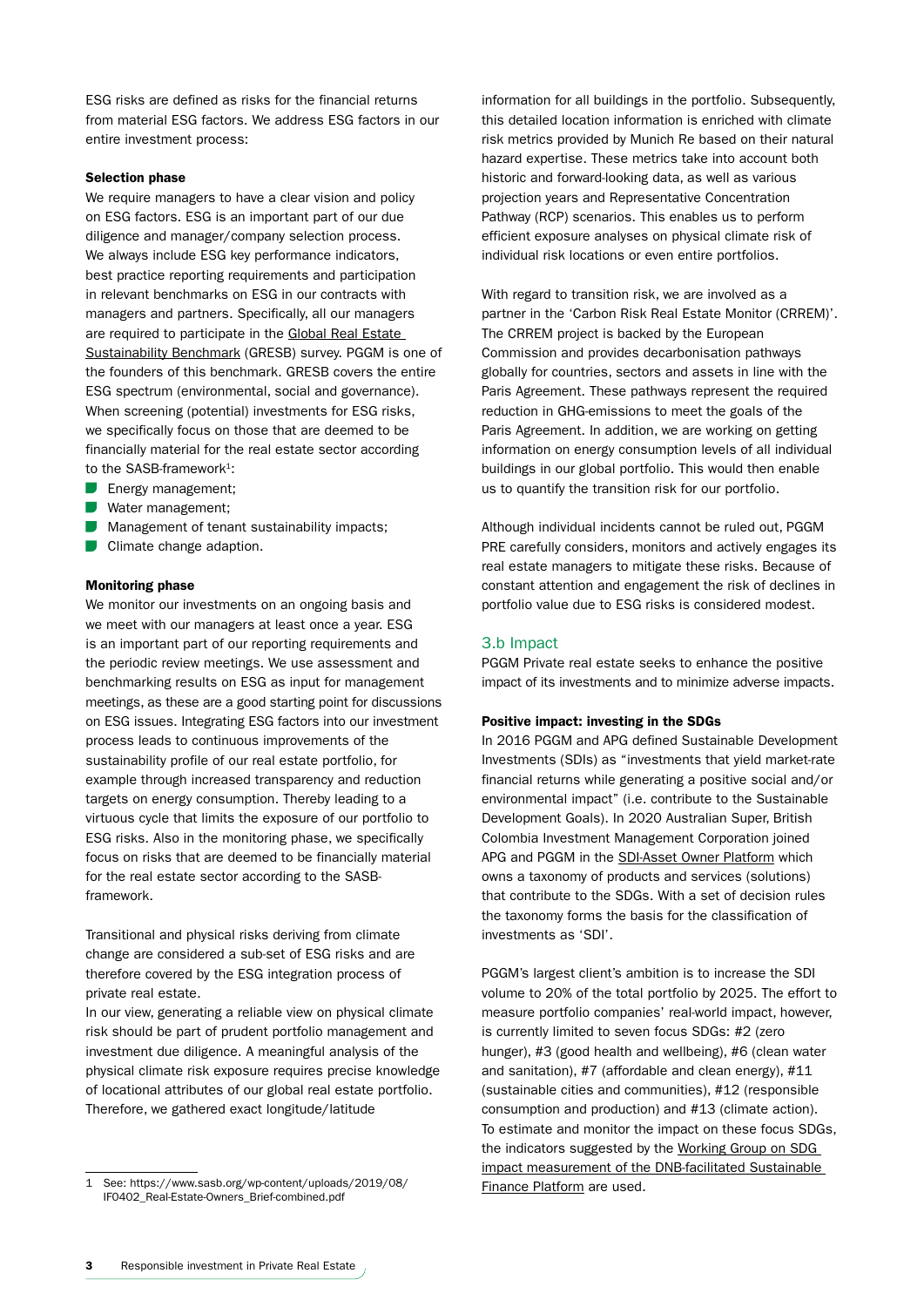PRE investments can contribute to several SDGs such as:



We aim to measure the social and/or environmental impact of all our SDI's. Within PRE, we predominantly use the GRESB survey to gather the impact data needed.

### Minimise negative impact

The social and environmental impact of the capital entrusted to PGGM by its clients is significant. PGGM can stimulate a positive contribution to a sustainable world and has the responsibility to minimise adverse impact. Adverse impacts refer to negative impacts (harm) to individuals, workers, communities and the environment.

As from 1 January 2022 at the latest, PGGM shall avoid new investments in companies that are in very severe violation of the OECD Guidelines for Multinational Enterprises (hereinafter OECD guidelines) and/or the UN Global Compact principles. When feasible, PGGM shall undertake best efforts to divest existing exposures to these companies all together and/or shall engage with the companies, or a selection thereof, that are in (very) severe violation of the OECD guidelines and/or the UN Global Compact principles.

Based on its high likelihood and severity, climate change as a driver of adverse impact is prioritized. Clients of PGGM have committed themselves to the [Dutch Climate](https://www.klimaatakkoord.nl/documenten/publicaties/2019/06/28/national-climate-agreement-the-netherlands)  [agreement](https://www.klimaatakkoord.nl/documenten/publicaties/2019/06/28/national-climate-agreement-the-netherlands)<sup>2</sup> and to the [Paris Climate Agreement](https://unfccc.int/sites/default/files/english_paris_agreement.pdf) to align policies consistent with the objective to limit the global temperature rise to a maximum of 1.5 °C. The ambition is to have a climate neutral investment portfolio by 2050 - in line with the ambition of the European Union and the Paris objectives.

In the private real estate department, we monitor our investments on an ongoing basis and we periodically meet with our managers. ESG, including (potential) adverse impact, is an important part of our reporting requirements and the periodic review meetings.

# 3.c Stewardship (engagement, voting, shareholder litigation)

PGGM private real estate actively uses its influence to achieve improvements in the ESG field, thereby contributing to the quality, sustainability and continuity of companies and markets. PGGM sees it as its responsibility to engage with market parties and companies about their policies and activities. In this way, it attempts to realise ESGrelated improvements.

We require our private real estate managers to participate in GRESB. We use it throughout our real estate portfolio as an engagement tool to make sure our investments continuously become more sustainable. This does not only pertain to policy and transparency, but also in terms of implementation, measurement and reduction of energy consumption, GHG emissions, water consumption and waste diversion.

<sup>2</sup> In Dutch "Klimaatakkoord"